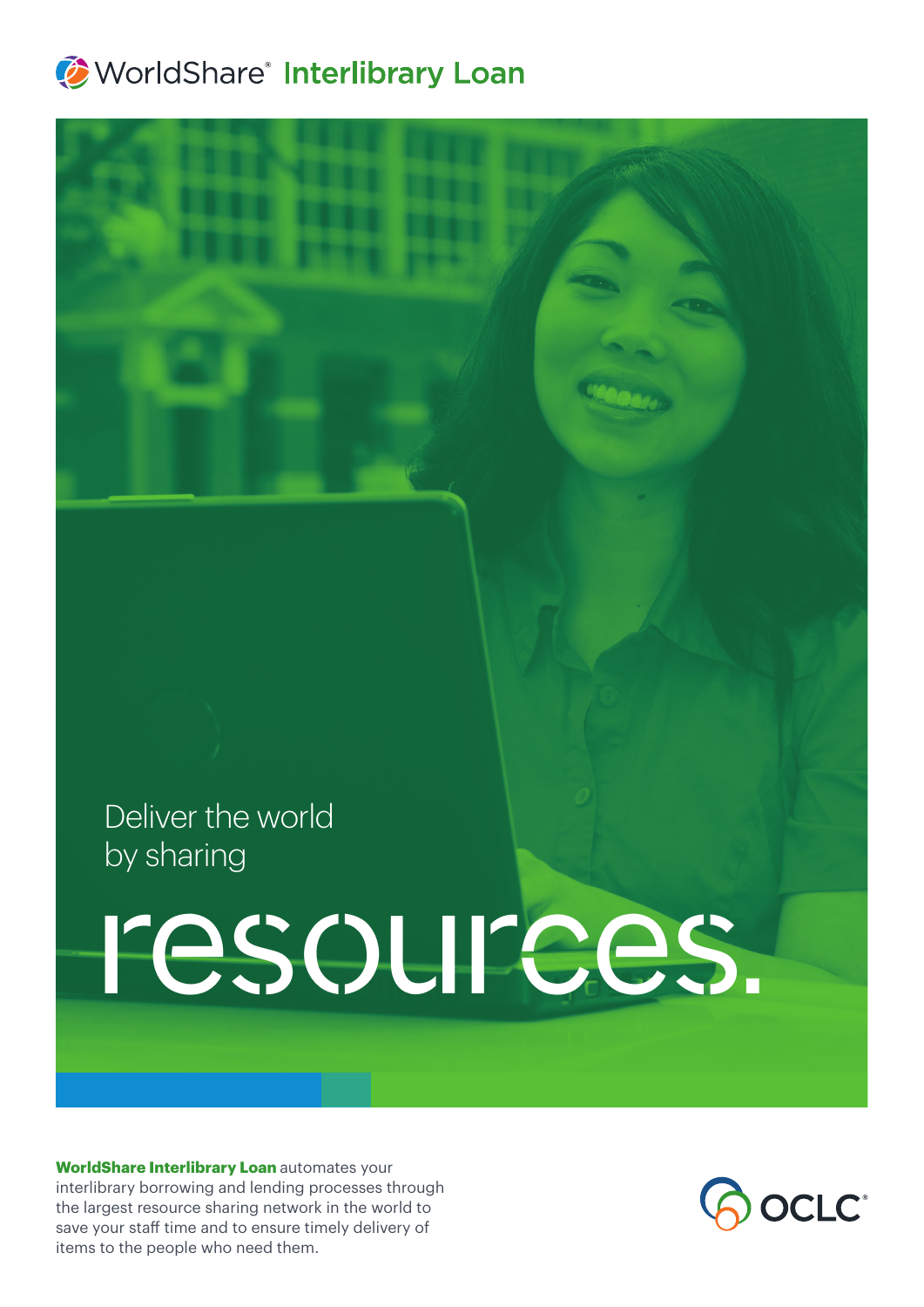# Expand your collection without expanding your budget.

No one library can maintain a collection with everything that users could possibly need. But not every library can support a full interlibrary loan staff to manually track requests, negotiate charges and lending periods, mail print resources, write cheques, and raise invoices. Simplify your ILL processes by automating tasks and relying on the largest cooperative of resource sharing libraries in the world. Get your users the resources they need quickly and securely to

**help make breakthroughs possible.**

In the face of a limited materials budget, reach out to a global network of libraries to **supply your users with the resources they need**. WorldShare ILL connects you to thousands of libraries whose entire collections can be viewed at a glance in WorldCat®. Together, these libraries have created a shared, global library collection for the benefit of all library users.

Although your library may have few library specialists, your library generalists and temporary student workers can **help with your ILL tasks**. WorldShare ILL is simple to learn and teach to staff with any level of experience. And you can set up your library's policies and other standard information in advance to make sure it's correctly included on every request.

With a manual process for ILL tasks, you spend a lot of time in one-on-one conversations with other libraries to fulfil requests. WorldShare ILL **simplifies your processes** by showing you other libraries' holdings, policies, and fees before you make a request. When one library can't fulfil a request for any reason, it's automatically routed to the next library you identified.

Library users expect to **get the materials they request quickly**. With WorldShare ILL, you can provide electronic resources shortly after receiving the request. Post these documents on a secure portal where only the user who made the request can access them.

Managing invoices and payments to cover ILL fees can take time away from other, more value-added tasks. WorldShare ILL allows you to **consolidate all your ILL charges** and payments into your OCLC invoice so you can reconcile a month's worth of transactions all at once.

Your library's stakeholders may not understand the value of ILL services without solid metrics. WorldShare ILL includes built-in statistical reports that you can share with others **to show how ILL contributes to the greater value** of your library. These reports can also help you identify trends to help further streamline your workflows and policies.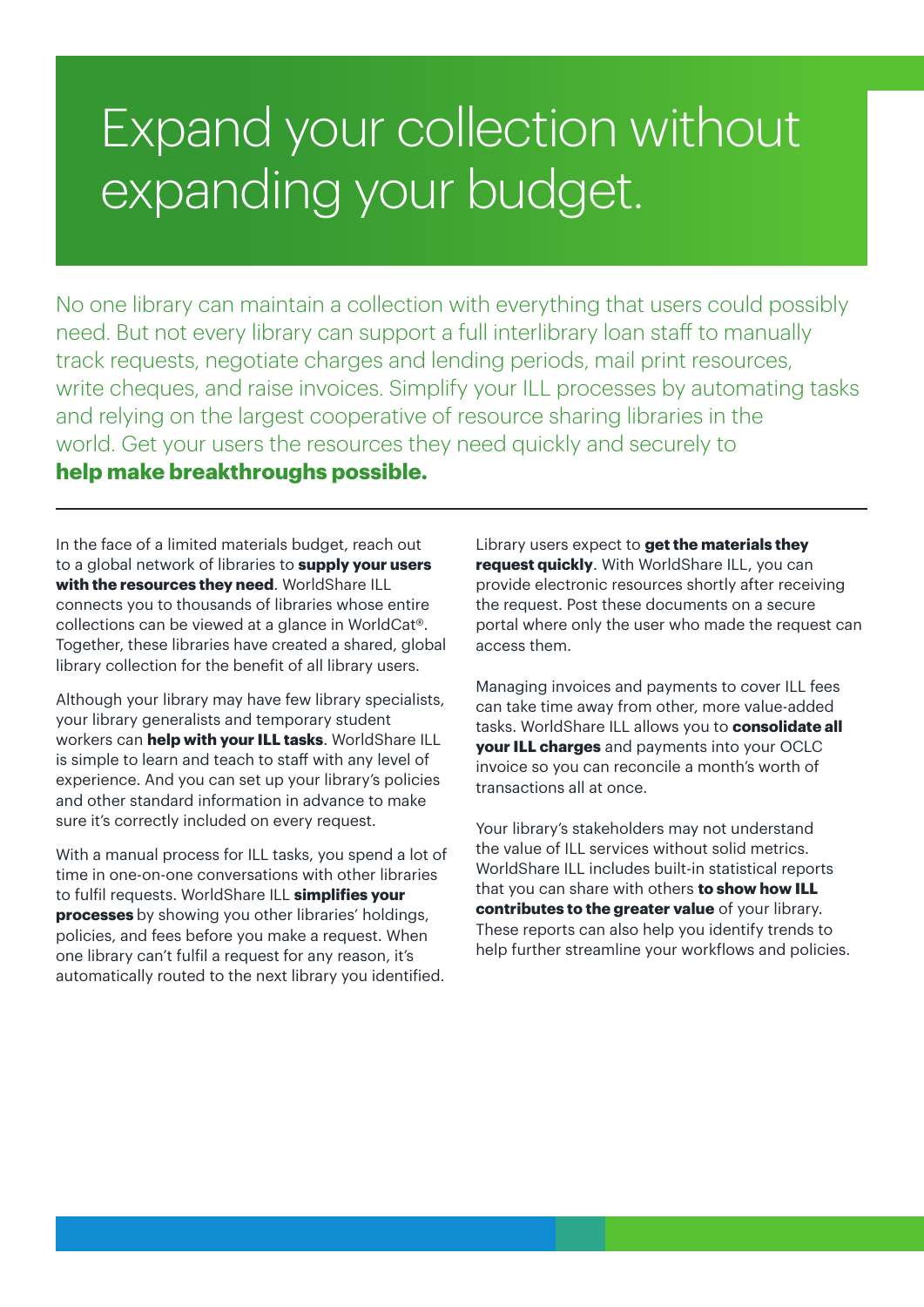

**To learn more about WorldShare Interlibrary Loan, visit** oc.lc/ILL.

# Get users what they need quickly and securely.



#### **Share collections with libraries around the**

**world** or just across town. Look beyond a library's holdings and choose who you want to share with based on cost, location, item format, delivery and payment methods, and turnaround time, all within a single interface.



#### **Use general staff and student workers** to manage your ILL workload. WorldShare ILL's intuitive workflows make it easy to teach to library generalists and student workers. And, because the system is cloud-based, you won't need IT support to implement and use it.



**Pre-set your borrowing and lending preferences** to streamline your ILL processes. Automatically incorporate your deflection policies, shipping information, custom lender groups, and other information into each request.



**Illustrate the value of ILL services** through statistics. Show your stakeholders how much your users and other libraries rely on your ability to support ILL. Analyse borrowing and lending patterns in your library to refine staffing, workflows, and policies.



**Deliver documents with confidence** that users can access them securely, quickly, and easily. Article Exchange allows you to access borrowed documents from within the WorldShare ILL interface and to send a secure and time-sensitive access link to the user who requested it.



**Connect users to electronic resources** with easy identification of e-resources available through other libraries or open-access providers. Through integration with the WorldCat knowledge base, ILL requests you receive include a direct link to articles that you're licensed to supply, so you can immediately and automatically fulfil those requests.

#### **Simplify ILL payments and charges**

by routing all fees through your regular OCLC invoice. Interlibrary Loan Fee Management (IFM) allows you to easily reconcile all ILL fees on a monthly basis. Free your staff from calculating fees, writing and mailing cheques, and following up on unpaid invoices.

If you're a net borrower, you can pay fees with one payment each month. If you're a net lender, the remaining balance goes towards your invoice. Participating libraries report an average savings of more than \$45 USD (\$55 AUD or €36) per request by eliminating invoices and cheque writing for individual transactions.



"WorldShare ILL brings together the collection inventories of a lot of libraries, thereby making them visible to many, including the unique stocks of the Bavarian State Library."

#### **Berthold Gillitzer**

Assistant Head of User Services Department and Head of Document Delivery and Interlibrary Lending Unit, Bavarian State Library Munich, Germany